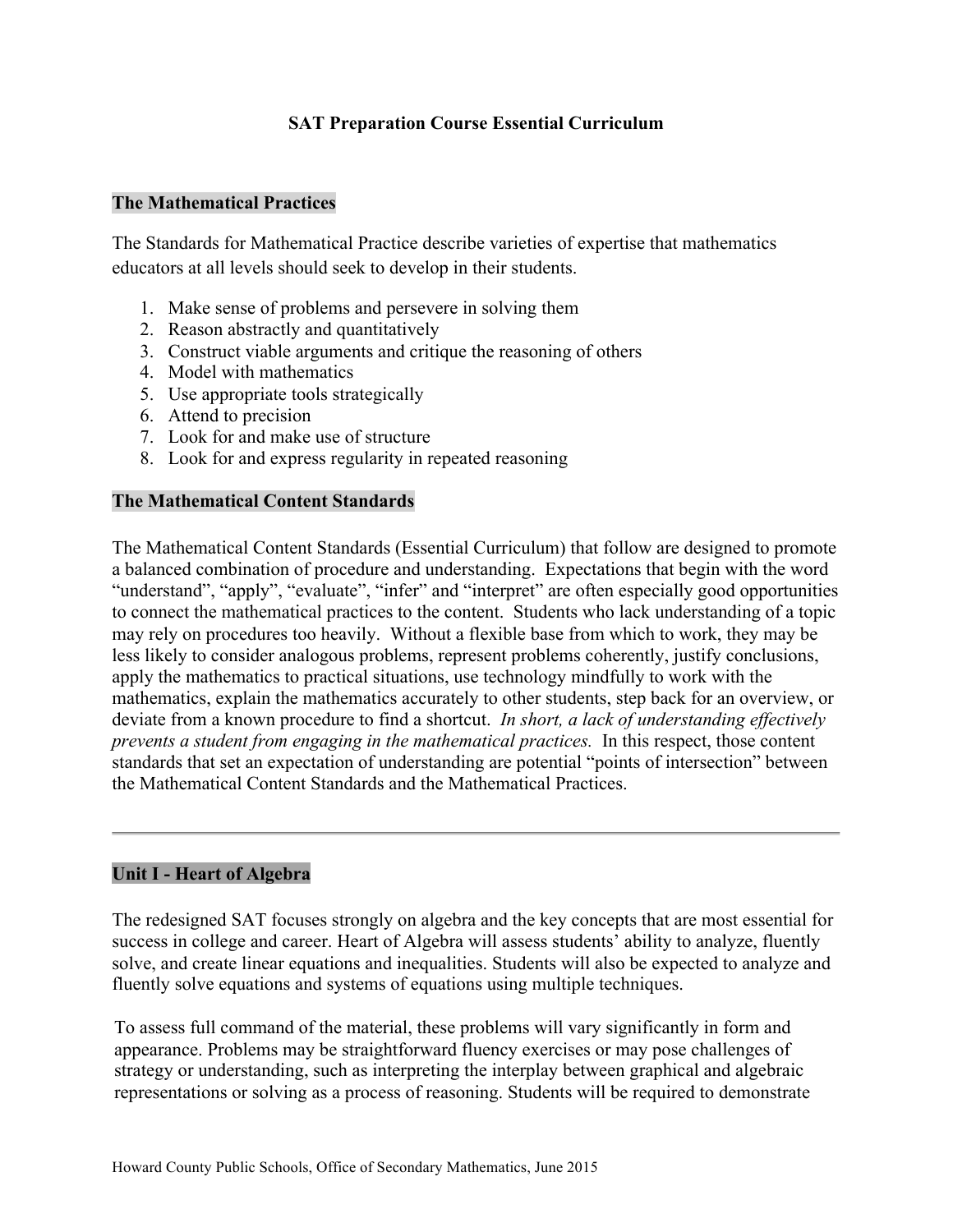both procedural skill and a deeper understanding of the concepts that undergird linear equations and functions to successfully exhibit a command of the Heart of Algebra.

**SAT.HOA.01 Create, solve, or interpret a linear expression or equation in one variable** that represents a context. The expression or equation will have rational coefficients, and multiple steps may be required to simplify the expression, simplify the equation, or solve for the variable in the equation.

**SAT.HOA.02 Create, solve, or interpret linear inequalities in one variable** that represent a context. The inequality will have rational coefficients, and multiple steps may be required to simplify or solve for the variable.

**SAT.HOA.03 Algebraically solve linear equations (or inequalities) in one variable.** The equation (or inequality) will have rational coefficients and may require multiple steps to solve for the variable; the equation may yield no solution, one solution, or infinitely many solutions. The student may also be asked to determine the value of a constant or coefficient for an equation with no solution or infinitely many solutions.

**SAT.HOA.04 Interpret the variables and constants in expressions for linear functions within the context presented.** The student will make connections between a context and the linear equation that models the context and will identify or describe the real-life meaning of a constant term, a variable, or a feature of the given equation.

**SAT.HOA.05 Build a linear function that models a linear relationship between two quantities.** The student will describe a linear relationship that models a context using either an equation in two variables or function notation. The equation or function will have rational coefficients, and multiple steps may be required to build and simplify the equation or function.

**SAT.HOA.06 Understand connections between algebraic and graphical representations.** The student will select a graph described by a given linear equation, select a linear equation that describes a given graph, determine the equation of a line given a verbal description of its graph, determine key features of the graph of a linear function from its equation, or determine how a graph may be affected by a change in its equation.

**SAT.HOA.07Algebraically solve systems of two linear equations in two variables.** The equations will have rational coefficients, and the system may yield no solution, one solution, or infinitely many solutions. The student may also be asked to determine the value of a constant or coefficient of an equation in which the system has no solution, one solution, or infinitely many solutions.

**SAT.HOA.08 Create, solve, and interpret systems of two linear equations in two variables.** The student will analyze one or more constraints that exist between two variables by creating, solving, or analyzing a system of linear equations to represent a context. The equations will have rational coefficients, and multiple steps may be required to simplify or solve the system.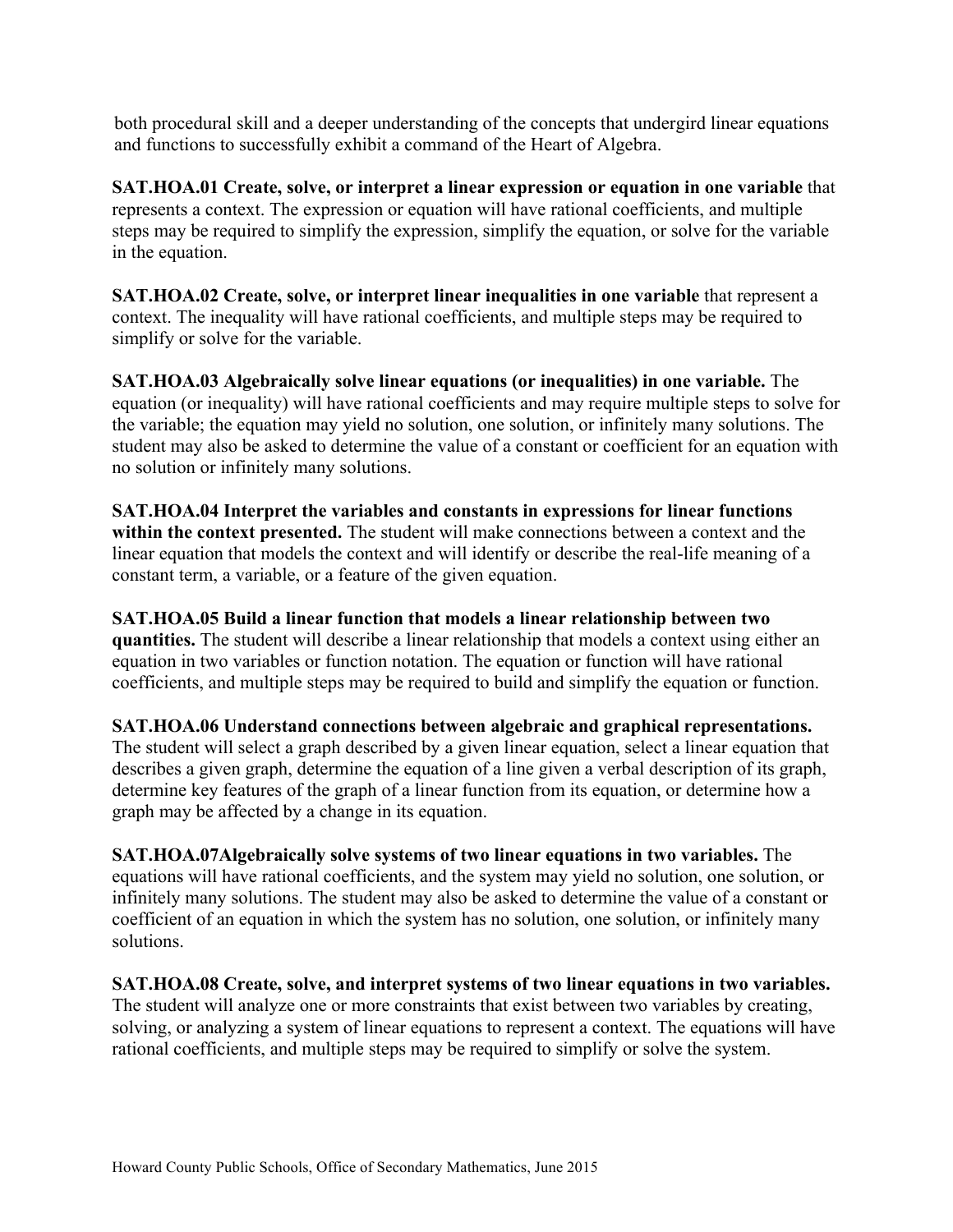### **SAT.HOA.09 Create, solve, and interpret systems of linear inequalities in two variables.**

The student will analyze one or more constraints that exist between two variables by creating, solving, or interpreting an inequality in two variables or a system of inequalities in two variables to represent a context. Multiple steps may be required to create the inequality or system of inequalities or to determine whether a given point is in the solution set.

### **Unit 2 - Problem Solving and Data Analysis**

The redesigned SAT's Math Test has responded to the research that has identified what is essential for college readiness and success by focusing significantly on problem solving and data analysis: the ability to create a representation of a problem, consider the units involved, attend to the meaning of quantities, and know and use different properties of operations and objects. Problems in this category will require significant quantitative reasoning about ratios, rates, and proportional relationships and will place a premium on understanding and applying unit rate.

Students will be expected to identify quantitative measures of center, overall patterns, and any striking deviations from the overall pattern and spread in one or two different data sets. This includes recognizing the effects of outliers on the measures of center of a data set.

All Problem Solving and Data Analysis questions test the ability of students to use their math understanding and skills to solve problems they could encounter in the real world. Many of these problems are set in academic and career contexts and are likely to draw from science and social science.

**SAT.PSDA.01 Use ratios, rates, proportional relationships, and scale drawings to solve single- and multistep problems.** The student will use a proportional relationship between two variables to solve a multistep problem to determine a ratio or rate; calculate a ratio or rate and then solve a multistep problem; or take a given ratio or rate and solve a multistep problem.

**SAT.PSDA.02 Solve single- and multistep problems involving measurement quantities, units, and unit conversion.** The student will solve a multistep problem to determine a unit rate; calculate a unit rate and then solve a multistep problem; solve a multistep problem to complete a unit conversion; solve a multistep problem to calculate density; or use the concept of density to solve a multistep problem.

**SAT.PSDA.03 Solve single- and multistep problems involving percentages.** The student will solve a multistep problem to determine a percentage; calculate a percentage and then solve a multistep problem; or take a given percentage and solve a multistep problem.

**SAT.PSDA.04 Compare linear growth with exponential growth.** The student will infer the connection between two variables given a context in order to determine what type of model fits best.

**SAT.PSDA.05 Given a scatterplot, use linear, quadratic, or exponential models to describe how the variables are related.** The student will, given a scatterplot, select the equation of a line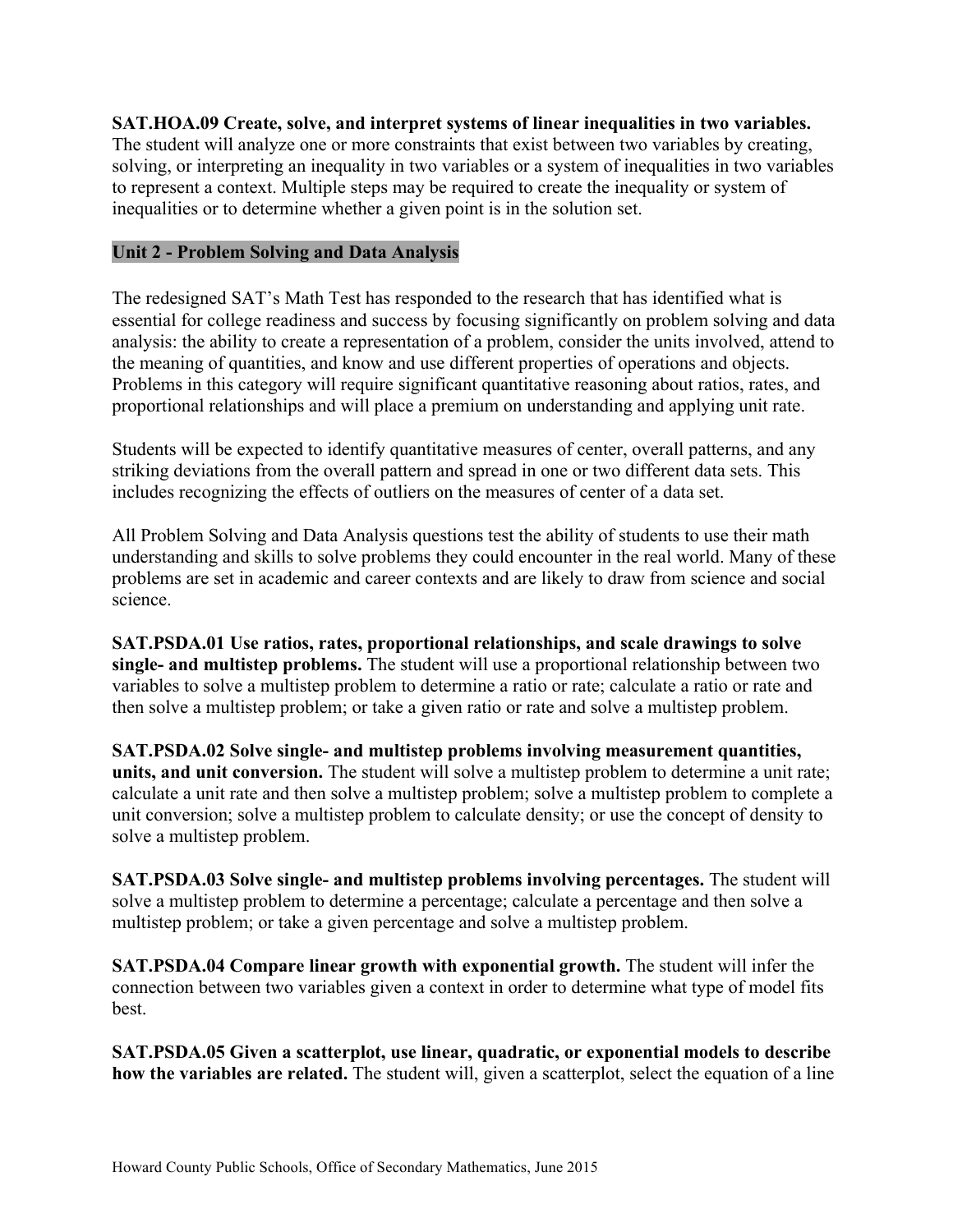or curve of best fit; interpret the line in the context of the situation; or use the line or curve of best fit to make a prediction.

**SAT.PSDA.06 Use the relationship between two variables to investigate key features of the graph.** The student will make connections between the graphical representation of a relationship and properties of the graph by selecting the graph that represents the properties described, or using the graph to identify a value or set of values.

**SAT.PSDA.07 Use two-way tables to summarize categorical data and relative frequencies, and calculate conditional probability.** The student will summarize categorical data or use categorical data to calculate conditional frequencies, conditional probabilities, association of variables, or independence of events.

**SAT.PSDA.08 Make inferences about population parameters based on sample data.** The student will estimate a population parameter given the results from a random sample of the population. The sample statistics may mention confidence intervals and measurement error that the student should understand and make use of, but need not calculate.

**SAT.PSDA.09 Use statistics to investigate measures of center of data and analyze shape, center, and spread.** The student will calculate measures of center and/or spread for a given set of data or use given statistics to compare two separate sets of data. The measures of center that may be calculated include mean, median, and mode, and the measures of spread that may be calculated include range. When comparing two data sets, the student may investigate mean, median, mode, range, and/or standard deviation.

**SAT.PSDA.10 Evaluate reports to make inferences, justify conclusions, and determine appropriateness of data collection methods.** The reports may consist of tables, graphs, or text summaries.

# **Unit 3 - Passport to Advanced Math**

Passport to Advanced Math questions include topics that are especially important for students to master **before** studying advanced math. Chief among these topics is the understanding of the structure of expressions and the ability to analyze, manipulate, and rewrite these expressions. This domain also includes reasoning with more complex equations, and interpreting and building functions.

**SAT.PAM.01 Create a quadratic or exponential function** or equation that models a context. The equation will have rational coefficients and may require multiple steps to simplify or solve the equation.

**SAT.PAM.02 Solve a quadratic equation** having rational coefficients. The equation can be presented in a wide range of forms to reward attending to algebraic structure and can require manipulation in order to solve.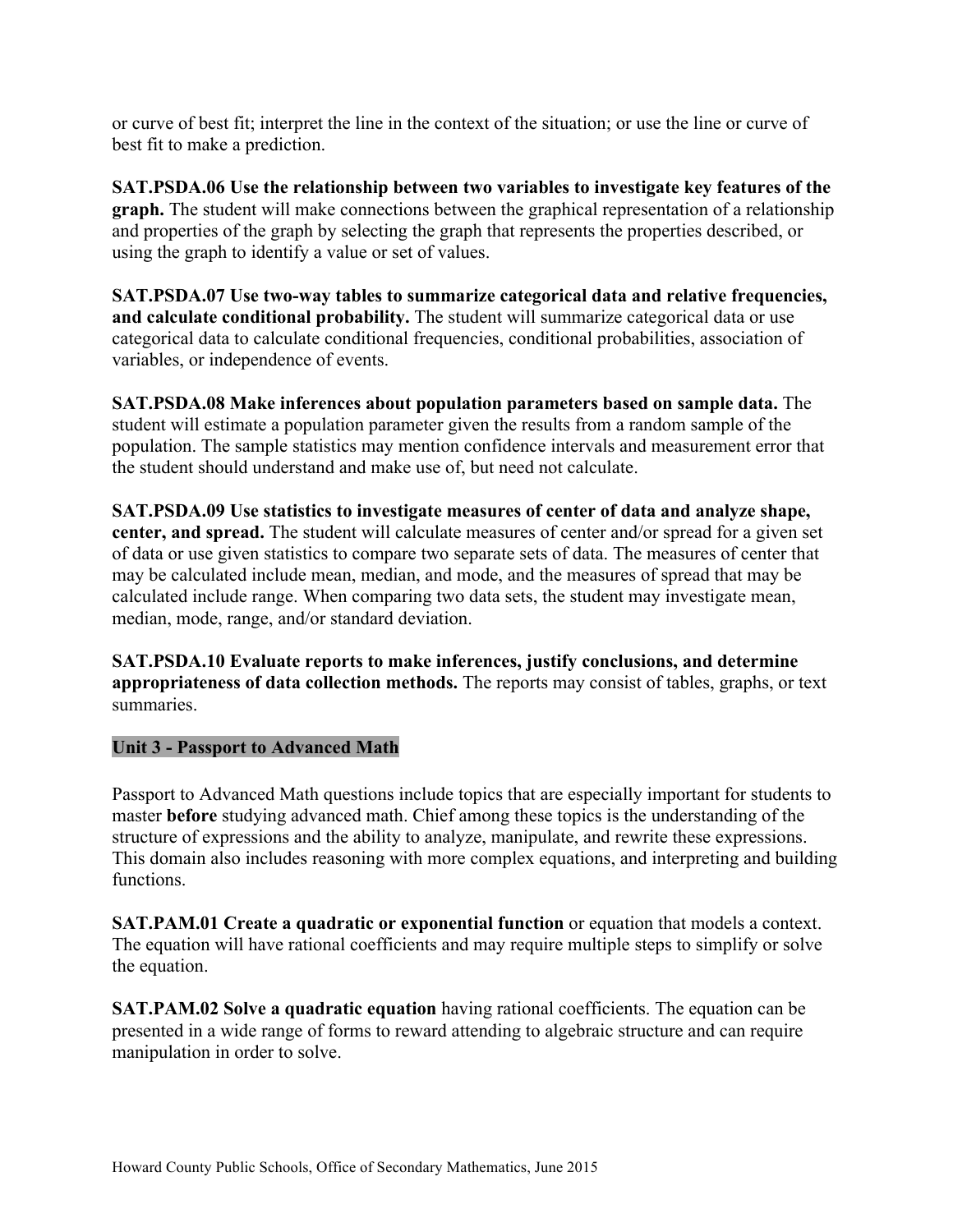**SAT.PAM.03 Solve a system of one linear equation and one quadratic equation.** The equations will have rational coefficients.

**SAT.PAM.04 Add, subtract, and multiply polynomial expressions** and simplify the result. The expressions will have rational coefficients.

**SAT.PAM.05 Understand the relationship between zeros and factors of polynomials**, and use that knowledge to sketch graphs. Students will use properties of factorable polynomials to solve conceptual problems relating to zeros, such as determining whether an expression is a factor of a polynomial based on other information provided.

**SAT.PAM.06 Create equivalent expressions involving rational exponents** and radicals, including simplifying or rewriting in other forms.

**SAT.PAM.07 Rewrite simple rational expressions.** Students will add, subtract, multiply, or divide two rational expressions or divide two polynomial expressions and simplify the result. The expressions will have rational coefficients.

**SAT.PAM.08 Solve an equation in one variable that contains radicals or contains the variable in the denominator of a fraction.** The equation will have rational coefficients, and the student may be required to identify when a resulting solution is extraneous.

**SAT.PAM.09 Determine the most suitable form of an expression** or equation to reveal a particular trait, given a context.

**SAT.PAM.10 Create an equivalent form of an algebraic expression** by using structure and fluency with operations.

**SAT.PAM.11 Use structure to isolate or identify a quantity of interest** in an expression or isolate a quantity of interest in an equation. The student will rearrange an equation or formula to isolate a single variable or a quantity of interest.

**SAT.PAM.12 Interpret parts of nonlinear expressions in terms of their context.** Students will make connections between a context and the nonlinear equation that models the context to identify or describe the real-life meaning of a constant term, a variable, or a feature of the given equation.

**SAT.PAM.13 Understand a nonlinear relationship between two variables** by making connections between their algebraic and graphical representations. The student will select a graph corresponding to a given nonlinear equation; interpret graphs in the context of solving systems of equations; select a nonlinear equation corresponding to a given graph; determine the equation of a curve given a verbal description of a graph; determine key features of the graph of a linear function from its equation; or determine the impact on a graph of a change in the defining equation.